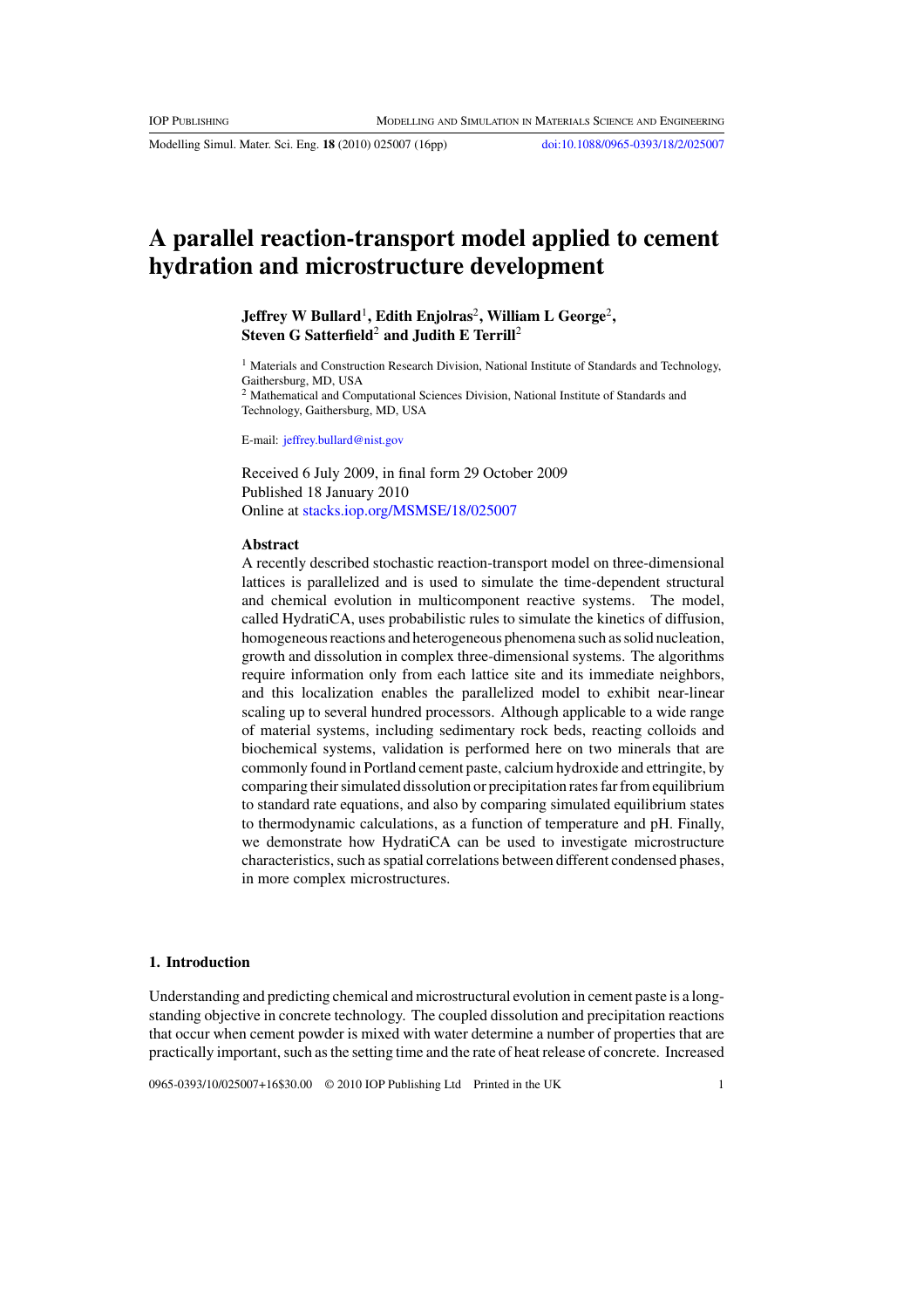understanding of the mechanisms and rates of hydration reactions that occur in the first hours after mixing, as well as the development of microstructure, could lead to advances in the design and deployment of chemical admixtures for controlling these 'early age' properties. Better ability to predict the early age properties of concrete could allow more informed decisions in the field about how to transport and place the material in service.

Accurate prediction of early age properties of concrete with arbitrary mixture proportions and chemical composition requires a model that can simulate the rates of the coupled dissolution/precipitation reactions in a manner consistent with the development of the solid microstructure. A previous publication describes the development of a stochastic, latticebased reaction-transport model that is a promising candidate for modeling the reactions and microstructural development leading to setting in cementitious materials [\[1,](#page-14-0) [2\]](#page-14-0). That model, called HydratiCA $3$ , has been demonstrated to accurately simulate the diffusion of neutral or charged species in dilute and semi-dilute solutions [\[1\]](#page-14-0). It has also been shown to simulate the kinetics of simple unimolecular or bimolecular reactions, both homogeneously in solution and heterogeneously at solid–liquid interfaces [\[2\]](#page-14-0). Recently, HydratiCA has been used to clarify the mechanisms of the hydration of tricalcium silicate [\[3\]](#page-14-0), a major component of Portland cement. In contrast to earlier microstructure models developed specifically for cement paste hydration, such as CEMHYD3D [\[4\]](#page-14-0) and  $\mu$ IC [\[5\]](#page-14-0), the model formulation enables simulation of realistic chemical kinetics and thermodynamics and provides an intimate coupling to the development of microstructure.

Earlier studies using HydratiCA invoked several simplifying assumptions about the system for the sake of computational expediency. For example, to limit the number of coupled reactions that were simulated, those earlier studies intentionally neglected the formation of ion complexes in solution. In addition, past simulations necessarily have been confined to very small systems, no more than 1000 lattice sites with a lattice spacing of  $1 \mu$ m, which is enough to model a single cement particle in solution. These small sizes are justifiable for investigating purely chemical kinetic effects. However, in cementitious materials and other complex porous media, the representative volume elements required to compute microstructure properties are much larger, typically by a factor of 100 or 1000. In such systems, the computational demands are so high for HydratiCA that it cannot be validated properly unless it is modified to run in parallel on multiple processors. Recently, this modification has been made, and we now use it to examine larger-scale systems than have been possible before.

In the next section, the model and its parallelization are described briefly. In section [3,](#page-4-0) we apply the model to several phenomena that are important in cement chemistry, including the influence of temperature and pH on the dissolution kinetics and equilibrium of portlandite, and the dissolution and equilibration of ettringite—a very sparingly soluble mineral in water. Finally, we report simulation results on the microstructural development of an idealized model of Portland cement paste, and the development of spatial correlations between growing and dissolving condensed phases.

#### **2. Modeling**

The algorithms used in HydratiCA for modeling diffusion and chemical reactions are based on fundamental kinetic cellular automaton principles [\[6\]](#page-14-0). The details and basic verification of the algorithms are given elsewhere  $[1, 2]$  $[1, 2]$  $[1, 2]$ . The material microstructure is discretized on a regular cubic lattice having a lattice spacing of *λ*. The initial cement particle and water microstructure is mapped onto this lattice by assigning a phase (e.g.  $Ca(OH)_2$  or water) to each

 $3$  The name HydratiCA is a pseudo-acronym for Hydration by Cellular Automata.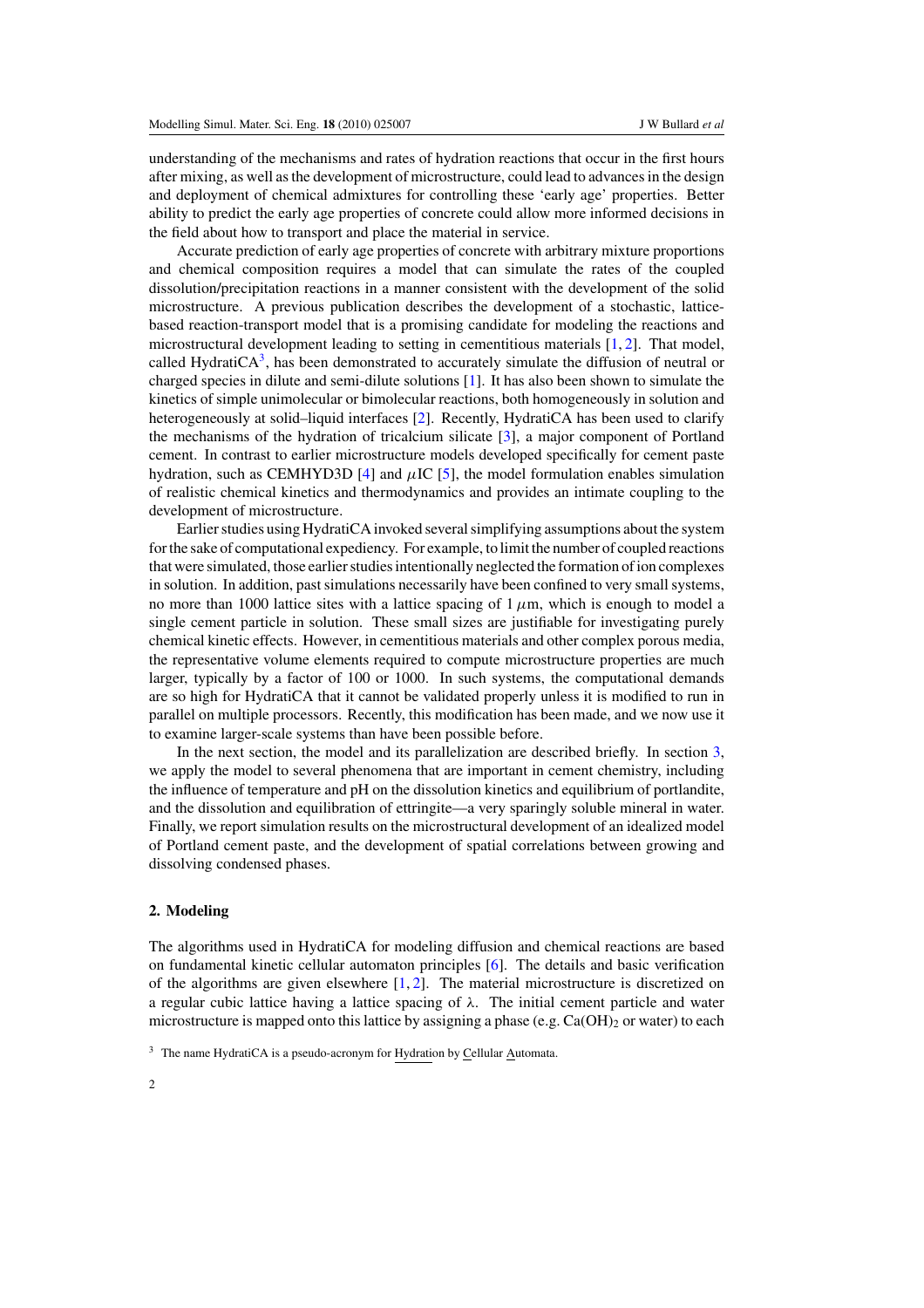<span id="page-2-0"></span>lattice site. These materials are themselves finely discretized into quanta of concentration called *cells*; the number of cells of a given material at a particular lattice point determines its local concentration.

Chemical changes and structural development are simulated by iterating over small time increments, each of which is decomposed into independent transport and reaction steps. Diffusion is modeled by allowing each cell at a lattice site to execute a random walk to a neighboring site. The probability  $p_t$  of the walk depends on the effective diffusivity D of the mobile species at the site and the length of the time increment  $\tau$  being considered [\[1\]](#page-14-0),

$$
p_t = \frac{\tau D}{\lambda^2}.\tag{1}
$$

Similarly, probabilistic rules are formulated to simulate chemical reactions at a lattice site. The probability of the reaction occurring depends on the reaction rate constant and on the number of cells  $N_\alpha$  of each reactant  $\alpha$  that participates in the reaction. For example, the probability of occurrence of the *i*th homogeneous reaction is given by [\[6\]](#page-14-0)

$$
p_{rx}^{(i)} = k\xi^{(\sum_{\alpha} \nu_{\alpha}^{(i)})-1} \tau \prod_{\alpha} \max \left[ 0, \prod_{m=1}^{\nu_{\alpha}^{(i)}} N_{\alpha} - m + 1 \right],
$$
 (2)

where  $\xi$  is a constant model parameter that relates  $N_\alpha$  to the molar concentration of species  $\alpha$ and  $v_{\alpha}^{(i)}$  is the molar stoichiometric coefficient of the reactant  $\alpha$  participating in the reaction. Equation (2) strictly applies only to homogeneous reactions. The same kind of equation applies for heterogeneous reactions and nucleation events, although the length scaling is somewhat different [\[2\]](#page-14-0). The reaction is allowed if  $p_{rx}^{(i)}$  exceeds a random number  $q \in [0, 1]$  drawn from a uniform distribution. If the reaction occurs at a lattice site, the number of cells of each reactant (product) is decremented (incremented) by the number required by the molar stoichiometric coefficients of the reaction. Reactions that can proceed at appreciable rates in both forward and reverse directions are modeled as two separate one-way reactions. Both equations (1) and (2) have been shown to converge, in the limit  $\tau$ ,  $\lambda \to 0$ , to the standard rate equations for diffusion and homogeneous reactions, respectively [\[6\]](#page-14-0).

Besides the molar stoichiometric coefficients for the reactants and products, each reaction is characterized by its absolute rate constant in either the forward or the reverse direction, the solubility product or equilibrium constant at a reference temperature (taken to be 298 K unless stated otherwise), the activation enthalpy for either the forward or reverse reaction, the enthalpy of reaction and nucleation energy barriers (for heterogeneous reactions only). These parameters are sufficient to capture the rate of reaction, the temperature dependence of the rate and even the temperature dependence of the equilibrium state for reversible reactions [\[2\]](#page-14-0). In addition to these reaction parameters, several properties of each of the constituent substances are also required. For simple condensed phases such as water and stoichiometric solids, the density, molar volume and diffusion formation factor must be supplied. For mobile ionic solute species, one must provide the electrical charge, the diffusion coefficient at infinite dilution and the Kielland ion-size parameters needed to calculate the activity coefficients using the extended Debye–Hückel equation. Values for many of these properties can be found in textbooks or other reference materials [\[7–10\]](#page-14-0). Unless stated otherwise, all equilibrium constants, Kielland ion-size parameters and other thermodynamic data used in this paper are taken from the Nagra/PSI chemical thermodynamic database [\[11\]](#page-14-0). Finally, for non-stoichiometric solids, the model simulates compositional and structural variability by microscopic coprecipitation of two stoichiometric end member phases that span the desired range of compositions and physical properties, as described more fully in [\[3\]](#page-14-0). Each end member is assigned values for all the properties just listed, and then the relative rates of formation of each end member at a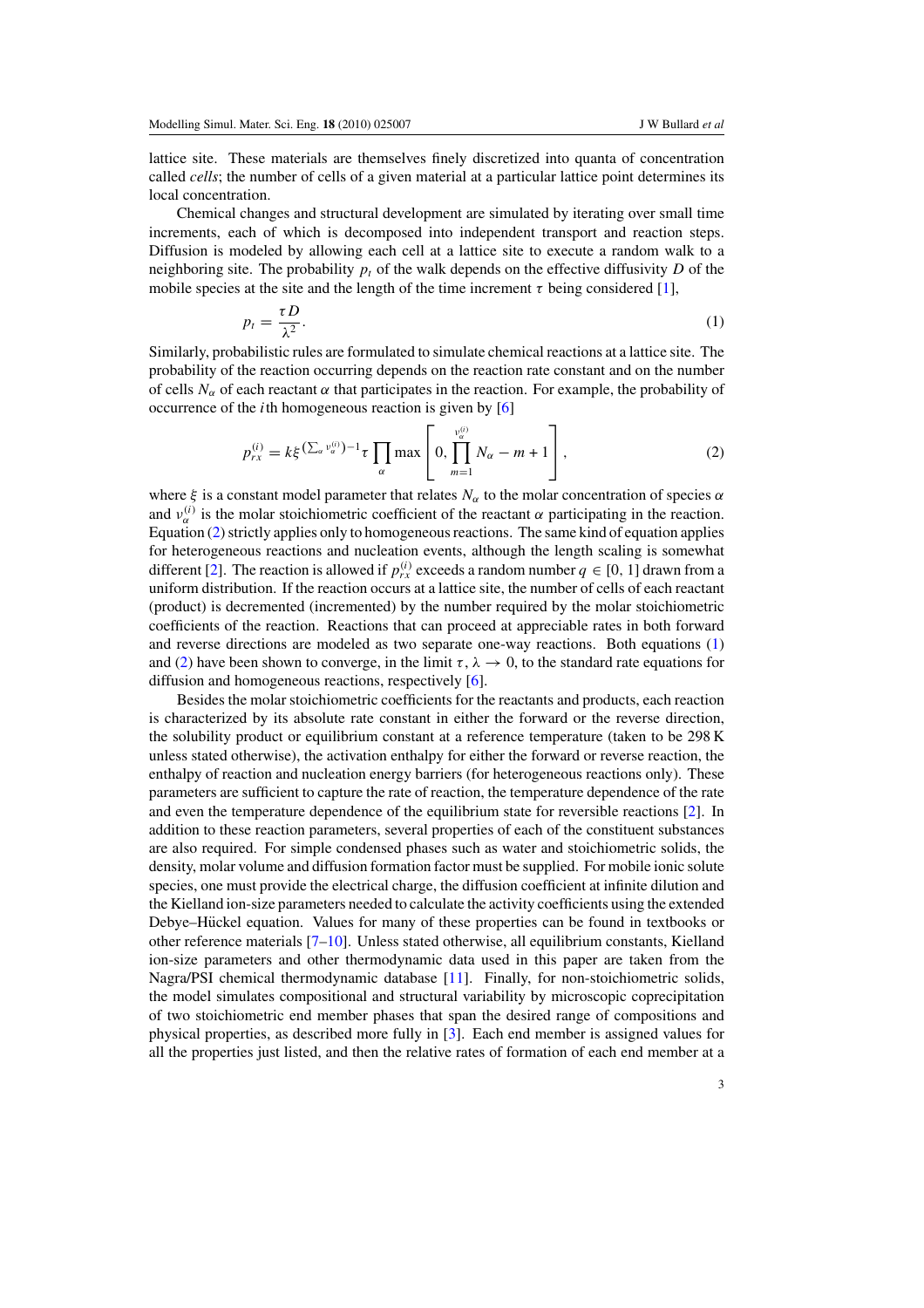lattice site determines the local composition of the phase. An approach similar to this is also used in the thermodynamic modeling of non-stoichiometric solids [\[12\]](#page-14-0).

### *2.1. Parallelization*

Each lattice site in HydratiCA is occupied by numbers of cells of differing types, each of which represents a discrete concentration of a particular material component or phase. The algorithms used to compute changes in a site's cell occupation numbers require information only from the site and its nearest and next-nearest neighbor sites. This localization of the algorithms leads to a natural parallel decomposition of the simulation, by which the lattice is partitioned into sublattices, each of which is assigned to a separate computational *process*. Each process uses one CPU processor. A process *owns* each of the lattice sites of the sublattice it is assigned, and the owner of a lattice site is responsible for all of the computations needed to update that lattice site during each time step of the simulation. Therefore, lattice sites that are on the surface of a sublattice must gather data from neighboring lattice sites that are owned by other processes. This updating is accomplished by surrounding each sublattice with a layer of 'ghost' lattice sites that are images of the actual lattice sites owned by adjacent processes. In the simulations reported here, the lattice was decomposed into orthorhombic sublattices that were as close to the same size and as close to cubic as possible for the lattice shape and number of processes, in an effort to minimize the number of ghost lattice sites. Inter-process communication is handled using Message Passing Interface (MPI), the dominant communications protocol used in high-performance parallel computing [\[13\]](#page-15-0).

If the communications needed to update the ghost lattice sites in each time step required no computational time (i.e. ideal communications), then simulations would scale perfectly up to the point at which each process owned a single lattice site. Because ideal communications are unattainable, parallel execution will be efficient only if each process owns enough lattice sites to make the overhead of communication time a small percentage of the overall simulation time.

HydratiCA's scaling behavior was examined using up to 448 processes on the Columbia supercomputer at the National Aeronautics and Space Administration Advanced Supercomputing Division (NASA/NAS). Figure [1\(](#page-4-0)*a*) compares the multiplicative speed-up in identical simulations as a function of the number of processes. The simulations involved 17 types of cells with 12 coupled nonlinear reactions on a computational domain with  $100 \times 100 \times 100$  lattice sites. Further details of the simulations are discussed in section [3.3.](#page-8-0) In figure [1\(](#page-4-0)*a*), all timings are normalized by the timing for the simulation run on one processor. The figure indicates that HydratiCA can run effectively on this  $100 \times 100 \times 100$  system using up to at least 448 processes. However, with increasing numbers of processes, the actual speed-up diverges from the ideal linear scaling, and little or no performance is gained beyond 400 processes. This can be seen more clearly by plotting the same data in terms of the process efficiency, as shown in figure  $1(b)$  $1(b)$ . Efficiency is defined here as the percentage of the simulation time that each process devotes to the actual simulation as opposed to inter-process communication.

It should be noted that the performance indicated in figure [1](#page-4-0) is dependent on the number of lattice sites in the system and also on the chemical complexity, that is the number of independent chemical components and chemical reactions that must be considered. If either the number of lattice points or the chemical complexity increases, the performance will scale better to higher numbers of processes than indicated in the figure, which was generated using a relatively simple chemical system.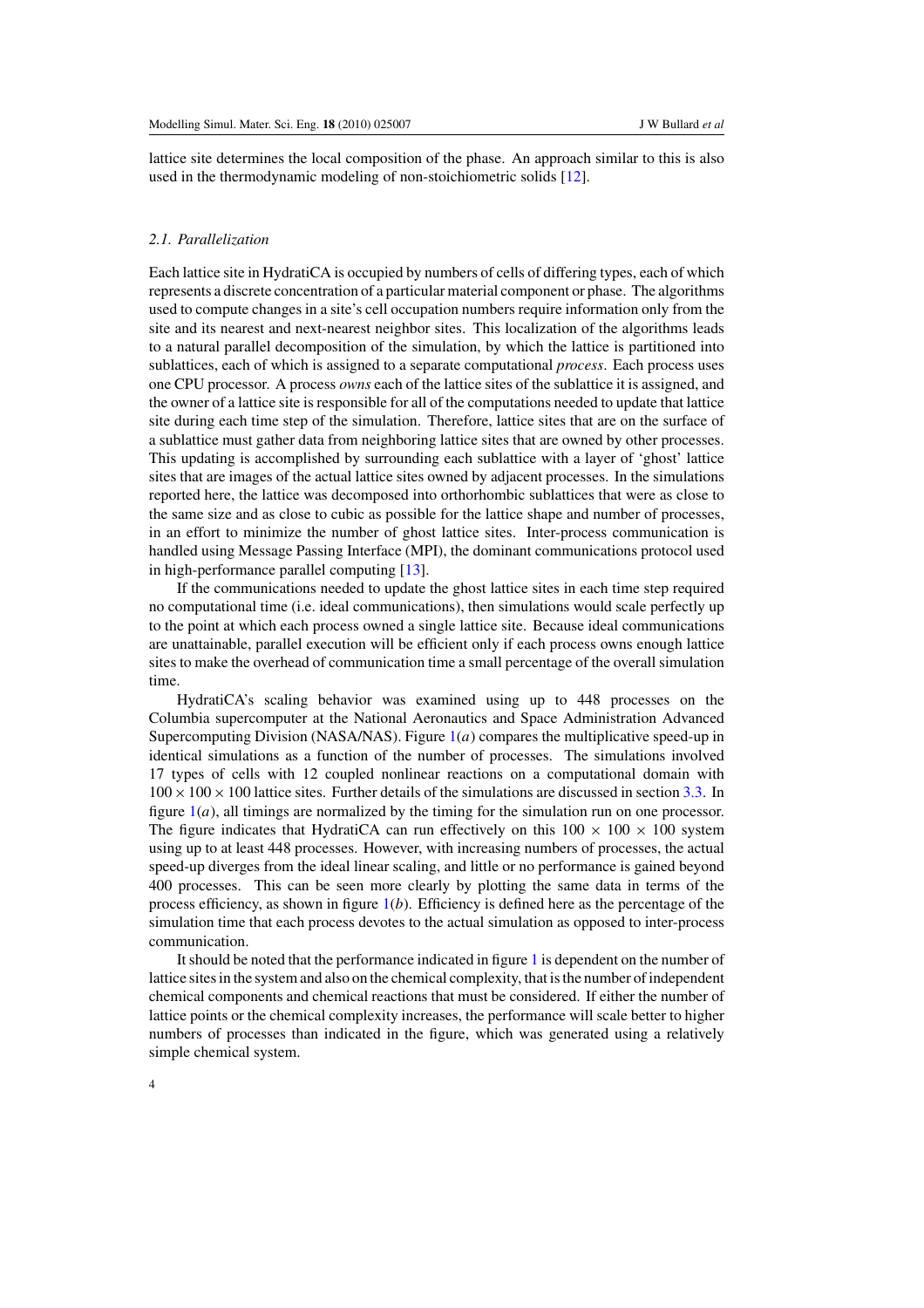<span id="page-4-0"></span>

**Figure 1.** (*a*) Parallel speed-up, computed as the time required to complete the computation on one processor divided by the time required to complete the computation on *N* processors. The simulations were run on a  $100 \times 100 \times 100$  lattice of ettringite particles in aqueous solution. The dashed line is the idealized linear speed-up behavior. (*b*) Process efficiency for the same simulations as in (*a*). Efficiency with *N* processors is computed as the speed-up with *N* processes divided by *N*. This is a measure of the overhead incurred as a result of managing the parallelization of the algorithm, which includes, but is not limited to, inter-processor communication costs.

#### **3. Results and discussion**

### *3.1. Portlandite in water: effect of temperature*

To validate the model implementation on a relatively simple aqueous mineral system, we assume a one-step reaction for the reversible dissolution of portlandite,  $Ca(OH)_2$ , in water, along with the speciation of calcium hydroxide in solution according to

$$
Ca(OH)_2 \stackrel{k_1}{\rightleftharpoons} Ca^{2+} + 2OH^-, \qquad \log K_{sp} = -5.20,
$$
 (3)

$$
Ca^{2+} + 2OH^{-} \stackrel{k_2}{\rightleftharpoons} CaOH^{+}, \qquad \log K_{\text{eq}} = 1.22. \tag{4}
$$

The values of the solubility product  $K_{sp}$  and complexation constant  $K_{eq}$  are those reported at 298 K in [\[11\]](#page-14-0). We assume a dissociation rate constant of  $k_1 = 7.2 \mu$  mol (m<sup>2</sup> s)<sup>-1</sup>, inferred from published studies of the kinetics of portlandite crystal growth [\[14\]](#page-15-0). Also based on that data, we assume an activation enthalpy for portlandite dissolution of  $\Delta H_1^* = 57.5 \text{ kJ mol}^{-1}$ . The enthalpy of dissociation is  $\Delta H_1 = -17.06 \text{ kJ} \text{ mol}^{-1}$ . A value for the enthalpy of the complexation reaction could not be found in any of the thermodynamic databases we searched, perhaps because the heat capacity and its temperature dependence for CaOH<sup>+</sup> have not been measured. Here we assume a value of  $\Delta H_2 = -2.16 \text{ kJ} \text{ mol}^{-1}$ , which is comparable to the enthalpies of similar speciation reactions [\[12\]](#page-14-0). Similarly, we have not found a published value of the rate constant  $k_2$  for formation of the CaOH<sup>+</sup> complex; however, complexation reactions in solution generally equilibrate rapidly compared with mineral dissociation and growth [\[15\]](#page-15-0). In the absence of any data, we chose to set the rate constant considerably greater than  $k_1$  to promote near-equilibrium conditions in solution. However, if the rate constant is set too high, smaller time steps are required to maintain stability of the algorithm embodied in equation [\(2\)](#page-2-0). Through a series of test simulations, we found that a rate constant,  $k_2 = 16.6$  mol  $\left(\frac{m^3}{s}\right)^{-1}$ , was great enough to maintain near-equilibrium conditions in solution without requiring significantly smaller time steps.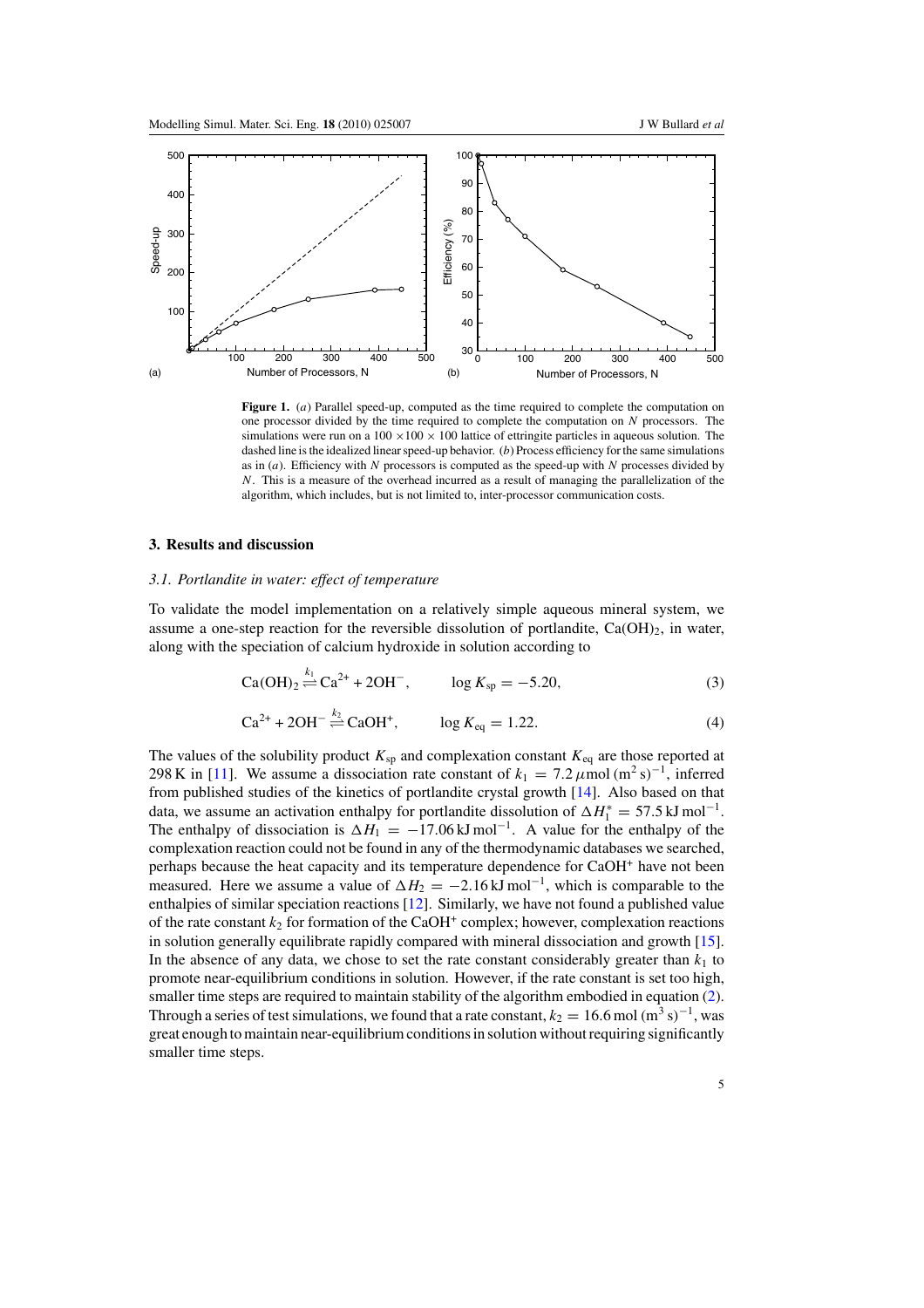<span id="page-5-0"></span>

**Figure 2.** Suspension of portlandite particles in water. The cubic lattice is  $100 \mu$ m on each side, with a lattice spacing of 1*µ*m.

(This figure is in colour only in the electronic version)

The system, shown in figure 2, is a cubic volume  $100 \mu$ m on each side, with a lattice spacing of  $1 \mu$ m, containing a suspension of portlandite particles in pure water. The initial solid volume fraction is 0.237, and the initial specific surface area of the solid is  $1.43 \mu m^2 \mu m^{-3}$ , which corresponds to a mean equivalent spherical diameter of  $4.2 \mu$ m.

Figure [3](#page-6-0) shows the predicted total calcium concentration as a function of time at 293, 298 and 303 K. The data follow the expected qualitative trends. That is, the initial rate of dissolution increases with temperature, as expected for any thermally activated process. In addition, the total calcium concentration near equilibrium decreases with increasing temperature, also as expected for any net exothermic dissolution process. Quantitatively, the initial rates of dissolution, calculated from the limiting value of the slopes at zero time in figure [3,](#page-6-0) are shown in table [1](#page-6-0) and compared with the 'target' value that is inferred from the assumed values of *k*<sup>1</sup> and  $\Delta H_1^*$ . The calculated rate at 293 K exceeds the true rate by only 3.5%, and the discrepancy decreases with increasing temperature, although at the two higher temperatures the calculated initial rates are slightly lower than the expected values.

To more clearly depict the accuracy with which the model predicts the equilibrium state of the system, the inset of figure [3](#page-6-0) compares the near-equilibrium total calcium concentration,  $[Ca^{2+}] + [CaOH^{+}]$  (solid), with the recommended values (dashed) published by the International Union of Pure and Applied Chemistry [\[16\]](#page-15-0). The greatest discrepancy, occurring at 293 K, is  $0.9 \text{ mmol L}^{-1}$  or 4%. We also have compared the total calcium concentration, as well as  $[Ca^{2+}]$  and  $[CaOH^{+}]$  individually, with the values predicted by the GEMS-PSI thermodynamic modeling software package [\[17\]](#page-15-0), which uses the Nagra/PSI thermodynamic database [\[11\]](#page-14-0). Again, the maximum discrepancy is less than  $1 \text{ mmol } L^{-1}$ (about 4%) and occurs at 293 K.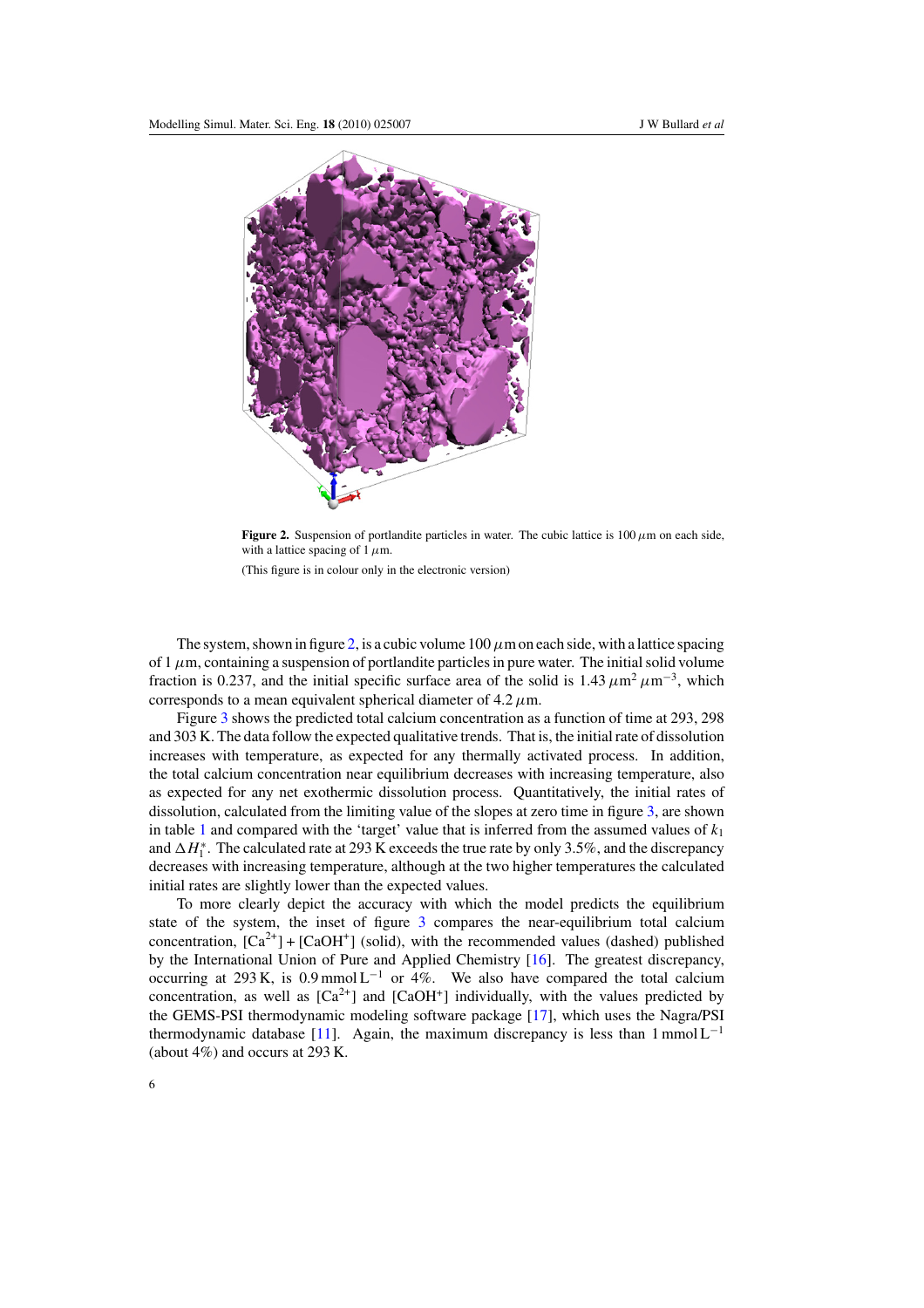<span id="page-6-0"></span>

**Figure 3.** Prediction of the time dependence of the total calcium concentration in solution for dissolution of portlandite in pure water at a constant temperature of 293, 298 or 303 K. Dashed lines in the inset represent experimentally measured values of equilibrium total calcium concentration reported in [\[16\]](#page-15-0).

**Table 1.** Comparison of calculated and target initial dissolution rates of portlandite in water at 293, 298 and 303 K.

| T(K) | Calculated rate<br>$(\mu$ mol m <sup>-2</sup> s <sup>-1</sup> ) | Target rate<br>$(\mu$ mol m <sup>-2</sup> s <sup>-1</sup> ) | Difference<br>(%) |
|------|-----------------------------------------------------------------|-------------------------------------------------------------|-------------------|
| 293  | 5.00                                                            | 4.83                                                        | 3.5               |
| 298  | 7.00                                                            | 7.19                                                        | $-2.6$            |
| 303  | 10.50                                                           | 10.51                                                       | $-0.1$            |

It is important to note that different thermodynamic modeling software packages and databases may not agree on the equilibrium state of a system, even for one as simple as portlandite in water. For example, the thermodynamic calculations just described were repeated with the PHREEQC thermodynamic modeling software package using the LLNL and WATEQ4 databases, hereafter referred to collectively as P/LW. At 298 K, P/LW agrees to within  $1 \text{ mmol L}^{-1}$  with the cited experimental data, with the GEMS software package calculation and with the HydratiCA calculation of total calcium concentration. However, at 293 K, P/LW calculates a total calcium concentration of 29 mmol  $L^{-1}$ , which is about 7 mmol  $L^{-1}$ , or about 33%, higher than either the experimental value, the value calculated by GEMS, or the value predicted by HydratiCA. Similarly, at 303 K, P/LW calculates a total calcium concentration of  $14$  mmol L<sup>-1</sup>, which is about 6 mmol L<sup>-1</sup>, or about 30%, lower than any of the other values. Clearly, the temperature dependence predicted by P/LW near 298 K for this system, although in the correct direction, is much too severe, and is most likely due to its approximation of activity coefficients using the Davies equation instead of the extended Debye–Hückel equation as implemented by GEMS and by HydratiCA.

# *3.2. Portlandite in water: effect of pH*

In Portland cement pastes, the solution in the capillary pore space typically has a high pH (12 to 13), the value depending in part on the concentration of readily soluble alkali salts in the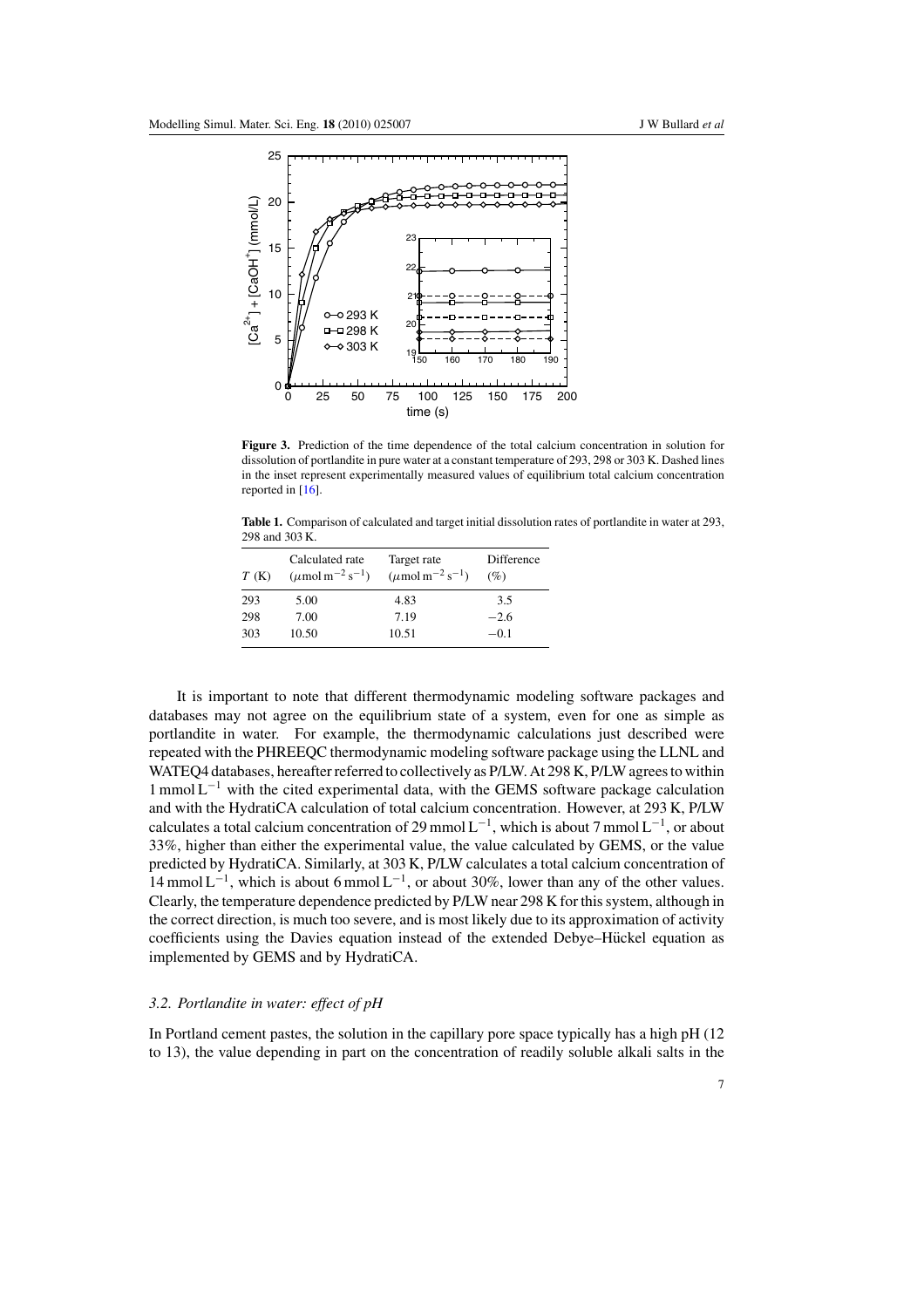

**Figure 4.** Prediction of the time dependence of the total calcium concentration in solution for dissolution of portlandite in solutions with different concentrations of NaOH. Dashed lines indicate expected equilibrium total calcium concentrations calculated by GEMS-PSI thermodynamic modeling software [\[17\]](#page-15-0).

cement. Therefore, it is important for a model of cement hydration to adequately capture the effect of solution pH on the dissolution kinetics and equilibrium solubility of minerals. As a prototype example, we consider the behavior of portlandite in aqueous solutions of NaOH. The same system is used as in the last section, except that the particles are now suspended in an aqueous solution of NaOH at concentrations of either 0.87, 8.7 or 43 mmol L<sup>-1</sup> at a constant temperature of 298 K. In addition to reactions [\(3\)](#page-4-0) and [\(4\)](#page-4-0), we also need to consider the formation of the  $NaOH<sup>0</sup>$  complex in solution according to

$$
Na^{+} + OH^{-} \stackrel{k_3}{\rightleftharpoons} NaOH^{0}, \qquad \log K_{eq} = -0.18. \tag{5}
$$

Again, to ensure that this complexation reaction is sufficiently rapid to keep it from being rate-controlling, we assume  $k_3 = 16.6 \text{ mol } (m^3 \text{ s})^{-1}$ , the same value used for the CaOH<sup>+</sup> complexation reaction.

Figure 4 shows the time dependence of the total calcium concentration at three different NaOH concentrations. The first noteworthy feature of the plot is the near-equilibrium predictions of total calcium concentration, compared with expected values calculated by GEMS-PSI (dashed lines). The simulation values exceed the expected values by about 0.001 mmol  $L^{-1}$  at all three concentrations. The reason for this small but systematic discrepancy is not known, although it appears to be about the same magnitude and sign as for portlandite in pure water from the last section.

As a check on the kinetic behavior, the instantaneous rate of dissolution at zero time is expected to be exactly the same as in the absence of NaOH because  $[Ca^{2+}]$ , and therefore the ionic activity product (IAP) for portlandite, is still zero initially. Indeed, the mean dissolution rate over the first 0.5 s of dissolution is equal to the predicted value in the second column of table [1](#page-6-0) at 298 K. It is clear from figure 4, however, that the rates become unequal within seconds, which also is expected because increased concentrations of OH<sup>−</sup> with increasing concentrations of NaOH result in a higher IAP as soon as the concentrations of the other species are nonzero.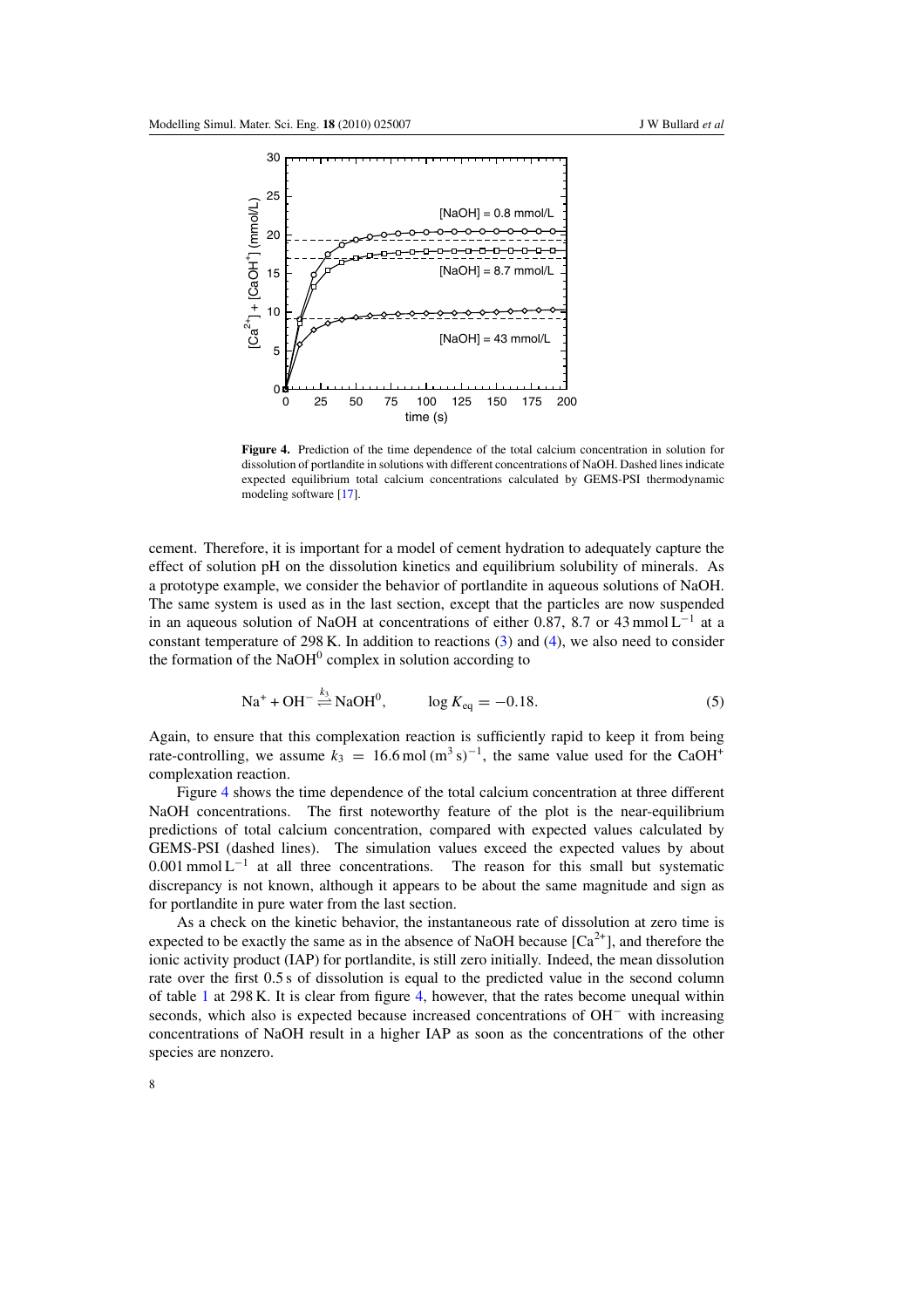#### <span id="page-8-0"></span>*3.3. Solubility of ettringite in water*

Having validated the model implementation in terms of the influence of temperature and pH variations on a simple mineral, we now test the model on a more chemically complex mineral. For this purpose, we choose the mineral ettringite, for which the dissociation reaction may be modeled as [\[12\]](#page-14-0)

$$
Ca_6Al_2(SO_4)_3(OH)_{12} \cdot 26H_2O \stackrel{k_4}{\rightleftharpoons} 6Ca^{2+} + 2Al(OH)_4^- + 3SO_4^{2-} + 4OH^- + 26H_2O, \qquad \log K_{sp} = -45.09\tag{6}
$$

which has a reaction enthalpy of  $\Delta H_4 \approx 204.5 \,\mathrm{kJ\,mol^{-1}}$  at 298 K [\[12,](#page-14-0) [18\]](#page-15-0). Ettringite is an important mineral in Portland cement both as a product of the reaction between tricalcium aluminate and calcium sulfate, and also at later times where it participates in chemical degradation processes [\[8\]](#page-14-0). It provides a good test of the model because its solubility product is nearly 40 orders of magnitude lower than that of portlandite. The concentrations of calcium and hydroxyl ions in solution are both an order of magnitude less than the equilibrium concentrations for portlandite and, in addition, aluminate and sulfate ions are also present in even lower concentrations. Thermodynamic modeling calculations indicate that more than a dozen solute species should be present in solution at equilibrium with ettringite, six of which—Ca<sup>2+</sup>, CaOH<sup>+</sup>, SO<sub>4</sub><sup>-</sup>, CaSO<sub>4</sub><sup>0</sup>, Al(OH)<sub>4</sub><sup>-</sup> and OH<sup>-</sup>—should be present in greater than trace concentrations. Therefore, we must account for a second speciation reaction, in addition to reaction [\(4\)](#page-4-0),

$$
Ca^{2+} + SO_4^{2-} \stackrel{k_5}{\rightleftharpoons} CaSO_4^0, \qquad \log K_{\text{eq}} = 2.44. \tag{7}
$$

In the absence of reported rate data, we once again assume  $k_5 = 16.6$  mol (m<sup>3</sup> s)<sup>-1</sup> to prevent this speciation reaction from being rate-controlling.

The system used is the same as shown in figure [2,](#page-5-0) except that the solid phase is now identified as ettringite instead of portlandite. Table [2](#page-9-0) shows the near-equilibrium concentrations of solute components at 298 K and compares them with the concentrations predicted by the GEMS-PSI thermodynamic modeling application [\[17\]](#page-15-0) assuming the same solubility product. It should be noted that solid Al(OH)<sub>3</sub>, gibbsite, is thermodynamically expected to precipitate in small quantities. However, for the purposes of this calculation we have neglected the formation of gibbsite both in HydratiCA and in the thermodynamic calculations. As the table indicates, the predicted concentrations are well matched to the thermodynamic calculations, with no more than  $0.03$  mmol L<sup>-1</sup> absolute difference. The values given in table [2](#page-9-0) also are consistent with the range of solution compositions found in available experimental studies [\[19–22\]](#page-15-0). Therefore, even for sparingly soluble minerals that may be in equilibrium with solute components at concentrations as low as several  $\mu$ mol L<sup>-1</sup>, the model implementation provides good calculations of equilibrium and kinetics.

#### *3.4. Phase correlations in hydrating cement paste*

By tracking the development of the microstructure of a 3D system, one could begin to investigate spatial correlations between growing and dissolving phases. Some solute species in cement, such as aluminate ions, are added to solution by dissolution of tricalcium aluminate  $(C_3A)^4$  and tetracalcium aluminoferrite (C<sub>4</sub>AF), but not by tricalcium silicate (C<sub>3</sub>S). These aluminate ions are needed for the growth of minerals such as ettringite or calcium monosulfoaluminate, but not for portlandite. Silicate ions are added to solution by dissolution

<sup>4</sup> In this section, we adopt conventional cement chemistry notation by which single letters are used to denote simple oxide components of cement minerals, e.g.  $C = CaO$ ,  $A = Al_2O_3$ ,  $F = Fe_2O_3$ ,  $S = SiO_2$ ,  $H = H_2O$ .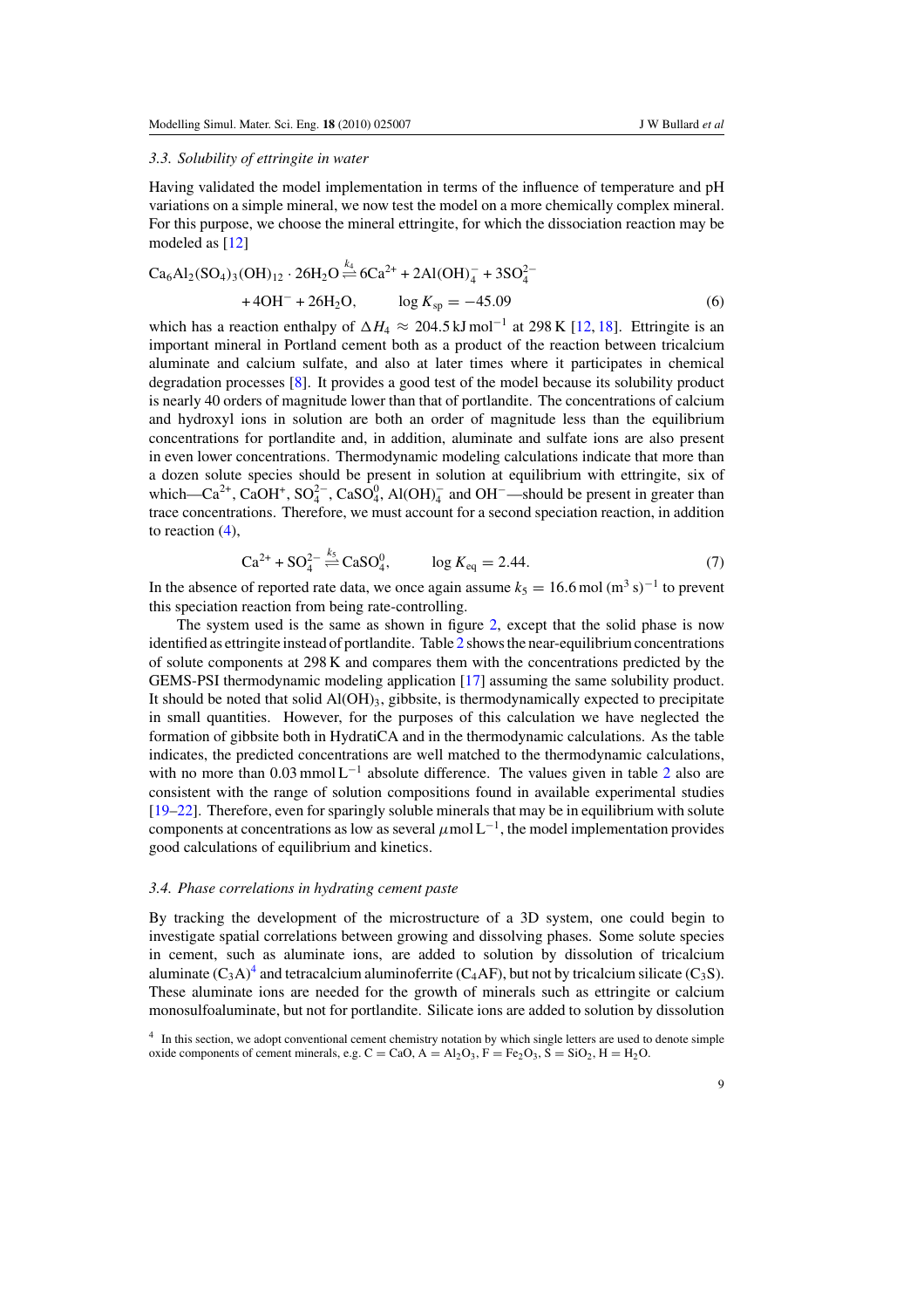<span id="page-9-0"></span>**Table 2.** Comparison of calculated and expected values of the solute concentrations in equilibrium with ettringite at 298 K, neglecting the possibility of gibbsite formation.

| Component                      | Calculated<br>$(mmol L^{-1})$ | Expected<br>$(mmolL^{-1})$ | Difference<br>$\text{(mmol L}^{-1})$ |
|--------------------------------|-------------------------------|----------------------------|--------------------------------------|
| $Ca^{2+}$                      | 1.83                          | 1.80                       | 0.03                                 |
| $OH^-$                         | 1.31                          | 1.29                       | 0.02                                 |
| $SO_4^{2-}$                    | 0.85                          | 0.84                       | 0.01                                 |
| AI(OH) <sub>4</sub>            | 0.67                          | 0.66                       | 0.01                                 |
| CaSO <sub>4</sub> <sup>0</sup> | 0.16                          | 0.16                       | 0.00                                 |
| $CaOH+$                        | 0.04                          | 0.03                       | 0.01                                 |



**Figure 5.** Simulated suspension of tricalcium silicate, tricalcium aluminate, and calcium sulfate dihydrate in water: (*a*) initial suspension microstructure, (*b*) microstructure after three hours of hydration and (*c*) same microstructure with silicate phases subtracted to reveal the calcium sulfate and calcium aluminate phases more clearly. The color scheme is light blue =  $C_3S$ , light brown = C–S–H, dark blue = portlandite,  $gray = C<sub>3</sub>A$ , yellow = gypsum, green = ettringite.

of  $C_3$ S and  $C_2$ S, but not from  $C_3$ A or  $C_4$ AF, and are needed for the growth of calcium silicate hydrate gel (C–S–H) but not portlandite or ettringite. Therefore, a hydrating cement paste is composed of a set of coupled reaction networks, similar to those being studied in biological systems [\[23,](#page-15-0) [24\]](#page-15-0), and the topology of these networks, along with the transport rates of the solute species, may give rise to spatial correlations between different dissolving and growing phases in cement paste.

As an example, we conclude with preliminary results for a system composed of  $C_3S$ ,  $C_3A$ and gypsum (CaSO<sub>4</sub> · 2 H<sub>2</sub>O) suspended in water, shown in figure 5, that represents a highly idealized Portland cement paste. The assumed reactions are given in table [3,](#page-10-0) along with the required reaction properties, i.e. the forward rate constant, the equilibrium constant and the enthalpy of reaction. The total solid volume fraction of the system is 0.32, which is somewhat more dilute than typical Portland cement binders in concrete.

As the initial particles dissolve, the solution becomes supersaturated with respect to the precipitation of solid hydration products, which form either on the surfaces of existing particles or in the bulk solution. In particular, calcium silicate hydrate and portlandite are possible hydration products of the dissolution of  $C_3S$  (see reactions (1), (4)–(6) in table [3\)](#page-10-0). Ettringite and portlandite are possible hydration products formed by the dissolution of  $C_3A$  and gypsum (see reactions  $(2)$ ,  $(3)$  $(3)$ ,  $(6)$  and  $(7)$  in table 3). These two reaction networks are coupled through  $Ca<sup>2+</sup>$  and OH<sup>-</sup> ions in solution, which are common to both networks.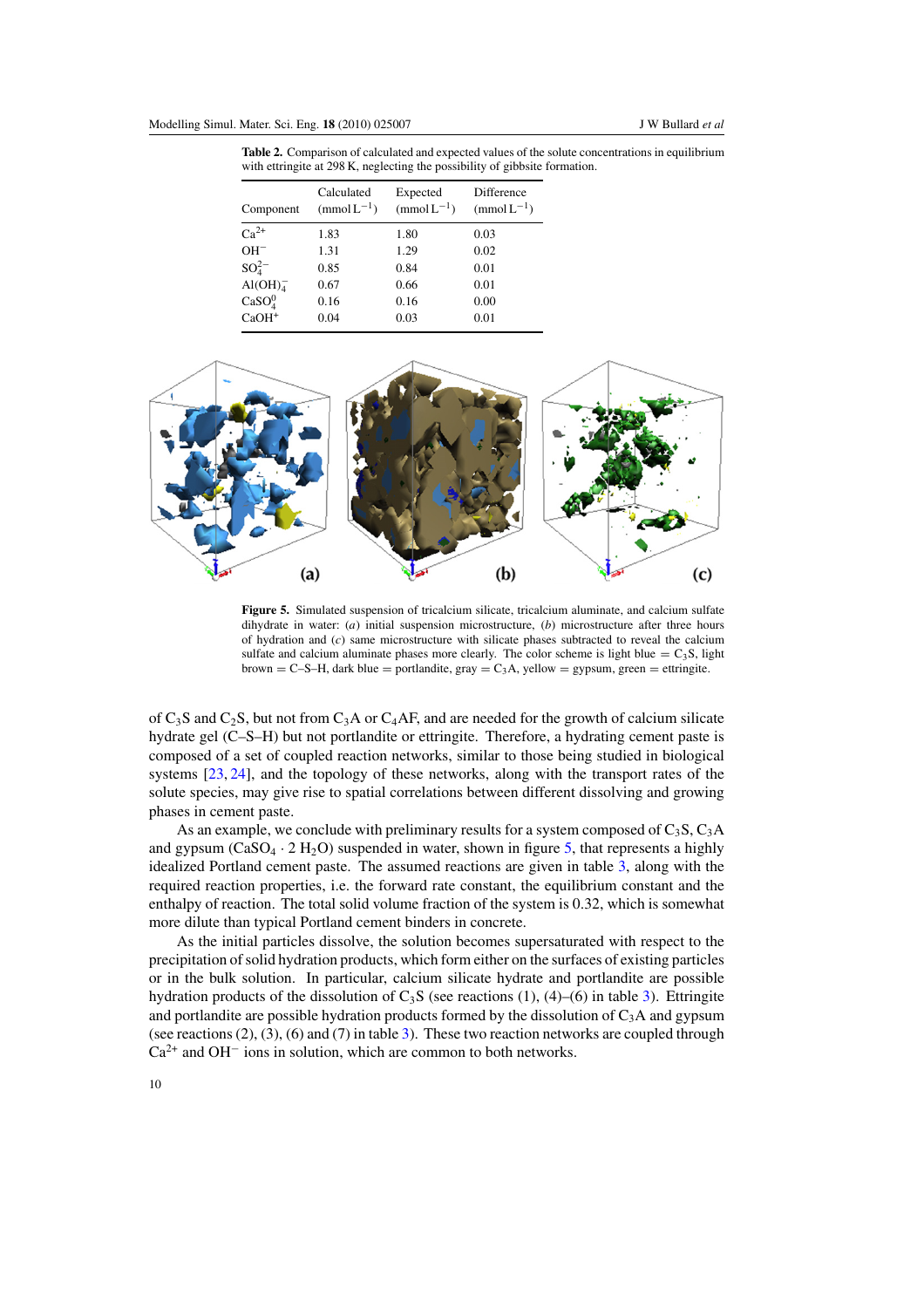<span id="page-10-0"></span>

| Reaction                                                                                                                             | $k_{+}$<br>$\text{(mol (m2 s)-1)}$ log $K_{\text{eq}}$ |                  | $\Delta H_{\rm rx}$<br>(kJ/mol) |
|--------------------------------------------------------------------------------------------------------------------------------------|--------------------------------------------------------|------------------|---------------------------------|
| (1) $C_3S + 3H_2O \rightleftharpoons 3Ca^{2+} + H_2SiO_4^{2-} + 4OH^-$                                                               | $5.2 \times 10^{-7a}$                                  | $-17.0^{\rm a}$  | $-137.6^{\rm b}$                |
| (2) $C_3A + 6H_2O \rightleftharpoons 3Ca^{2+} + 2Al_2O_4^- + 4OH^-$                                                                  | $2.0 \times 10^{-6a}$                                  | $-10.3^{\rm b}$  | $-248.3^{b}$                    |
| (3) $CaSO_4 \cdot 2H_2O \rightleftharpoons Ca^{2+} + SO_4^{2-} + 2H_2O$                                                              | $2.0 \times 10^{-5c}$                                  | $-4.48^{\rm b}$  | $-0.46^{\rm b}$                 |
| (4) C-S-H(I) $\rightleftharpoons$ Ca <sup>2+</sup> + H <sub>2</sub> SiO <sub>4</sub> <sup>2-</sup> + 3H <sub>2</sub> O               | $4.2 \times 10^{-7a}$                                  | $-7.52^{\rm a}$  | 20 <sup>b</sup>                 |
| (5) C-S-H(II) $\Rightarrow$ 2Ca <sup>2+</sup> + H <sub>2</sub> SiO <sub>4</sub> <sup>2-</sup> + 2OH <sup>-</sup> + 3H <sub>2</sub> O | $5.0 \times 10^{-7a}$                                  | $-12.96^{\rm a}$ | 20 <sup>b</sup>                 |
| (6) $Ca(OH)_2 \rightleftharpoons Ca^{2+} + 2OH^-$                                                                                    | $7.2 \times 10^{-6d}$                                  | $-5.2^{\rm b}$   | $-17.1^{\rm b}$                 |
| (7) $C_3A \cdot 3CaSO_4 \cdot 32H_2O \rightleftharpoons 6Ca^{2+}3SO_4^{2-} + 2Al(OH)_4^- + 4OH^- + 26H_2O$ $1.0 \times 10^{-19a}$    |                                                        | $-45.1^{\rm b}$  | $202.6^{b}$                     |
| (8) $C_3A \cdot CaSO_4 \cdot 12H_2O \rightleftharpoons 4Ca^{2+}SO_4^{2-} + 2Al(OH)_4^- + 4OH^- + 6H_2O$                              | $1.0\times10^{-14}\rm{a}$                              | $-29.3^{b}$      | $45.6^{b}$                      |
| (9) $C_4AH_{19} \rightleftharpoons 4Ca^{2+} + 2Al(OH)4- + 6OH- + 12H_2O$                                                             | $1.0 \times 10^{-9a}$                                  | $-25.6^{\rm b}$  | $-0.53^{b}$                     |
| $(10)$ Al $(OH)_3 + OH^- \rightleftharpoons Al(OH)_4^-$                                                                              | 2.22 <sup>a</sup>                                      | $-0.24b$         | $22.3^{b}$                      |
| $(11)$ CaOH <sup>+</sup> $\rightleftharpoons$ Ca <sup>2+</sup> + OH <sup>-</sup>                                                     | $0.063^{\rm a}$                                        | $-1.2^b$         | $-21.7b$                        |
| (12) $CaSO_4^0 \rightleftharpoons Ca^2 + +SO_4^{2-}$                                                                                 | $0.063^{\rm a}$                                        | $-2.1^{\rm b}$   | $-5.4^{b}$                      |
| (13) $C_3A + CaSO_4^0 \rightleftharpoons C_3A + CaSO_4(ads)$                                                                         | $0.063^a$                                              | $-2.1^a$         | 4.6 <sup>a</sup>                |

**Table 3.** Summary of assumed reactions and reaction parameters for hydration of idealized Portland cement.  $k_{\perp}$  is the reaction rate constant in the forward direction (left to right) for each reaction.

<sup>a</sup> Assumed based on prior simulations.

 $<sup>b</sup>$  Taken or estimated from thermodynamic tables in [\[9,](#page-14-0) [11\]](#page-14-0).</sup>

 $\textdegree$  Inferred from published crystal growth data in [\[25\]](#page-15-0).

 $d$  Inferred from published crystal growth data in [\[14\]](#page-15-0).

Each reaction in table 3 results in the release or absorption of a specific quantity of heat per mole of solid. A cursory examination of the enthalpies of reaction shown in the table reveals that the major contributions to the heat evolved come from the dissolution of  $C_3S$  and  $C_3$ A and the precipitation of ettringite (reaction 7). Therefore, the aggregate of the reactions causes a well-defined heat signature that tracks the overall rate of reaction and that can be measured by isothermal calorimetry. Isothermal calorimetry is commonly used in practice to track the overall progress of the hydration reaction. The simulation tracks the incremental progress of each reaction at each lattice site, so it automatically tracks the net enthalpy change in the system and can be used to generate a simulated isothermal calorimetry curve, shown in figure [6](#page-11-0) as rate of heat released per gram of solid in the unhydrated system. The figure is qualitatively typical of those observed for Portland cement pastes. Specifically, a large but brief exothermic peak is observed within the first minutes of hydration due to rapid dissolution of the cement particles after wetting. This initial reaction decelerates quickly and a period of slow reaction, commonly called an induction period, can endure for minutes to hours depending on the particle size distribution, temperature and specific composition of the cement. The hydration reaction gradually accelerates as hydration products continue to grow. Eventually, the hydration products impinge on each other and can partially or totally cover the dissolving cement particles. The result is a second peak, much shorter and broader than the first peak, and a gradual deceleration of the hydration process at later times. The maximum heat release rate in this second peak, about  $7 \text{ mW g}^{-1}$ , is consistent with values observed for Portland cement pastes [\[26\]](#page-15-0). However, the length of the induction period shown in the figure is shorter than the 1 to 3 h that is commonly observed. Evidently, one or more of the reaction rate constants in table 3 should be decreased, or the nucleation energy barriers need to be adjusted, for the length of the simulated induction period to agree better with the typical behavior of Portland cement pastes. More experimental research on simple systems is required to get better estimates of some of the rate constants that have been assumed here.

Aside from the overall progress of the hydration reaction, we also are interested in the development of microstructure in the cement, because an accurate microstructure enables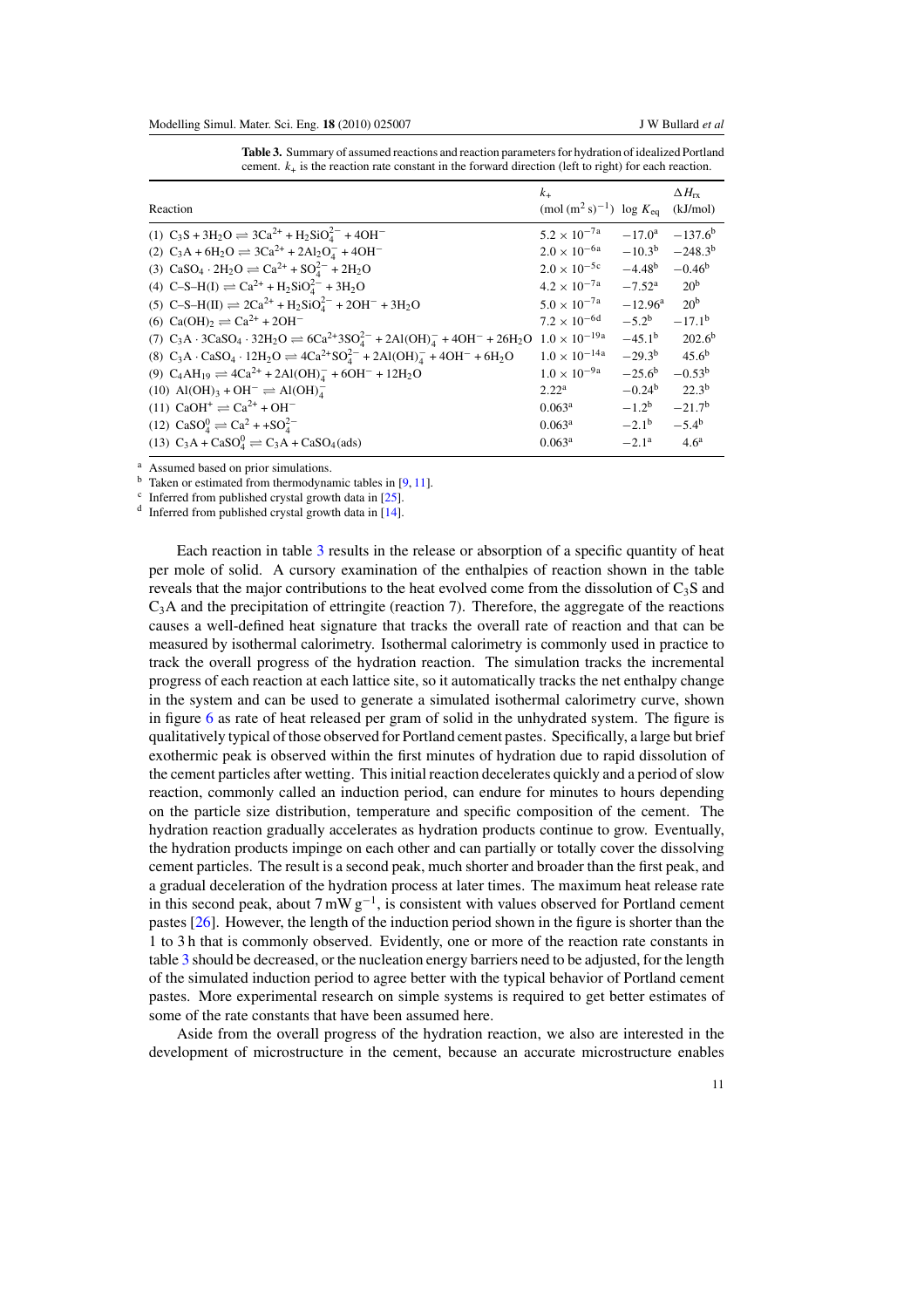<span id="page-11-0"></span>

**Figure 6.** Calculated rate of heat release for the hydration of the  $C_3S + C_3A^+$  gypsum system shown in figure [5.](#page-9-0)

subsequent analysis to estimate important macroscopic properties such as setting time, effective elastic properties, and transport properties such as the permeability to fluids. Snapshots of the microstructure at  $t = 0$  h and at  $t = 3$  h are shown in figure [5.](#page-9-0) In the rest of this section, we will analyze the spatial distribution of the hydration products and their correlations with the initial unhydrated phases.

A growing body of experimental  $[27-29]$  and modeling  $[3, 30]$  $[3, 30]$  $[3, 30]$  evidence strongly suggests that C–S–H nucleates heterogeneously on the surfaces of  $C_3S$ , so in this simulation the nucleation barrier for C–S–H on  $C_3$ S was set low enough to encourage C–S–H nucleation exclusively on  $C_3S$  surfaces. Therefore, a strong spatial correlation between C–S–H and  $C_3S$ is expected to arise due to nucleation effects. However, neither portlandite nor ettringite are assumed to nucleate preferentially on any solid surfaces, so the locations of their precipitation should be dictated only by the relative abundance of solute species from which they form.

 $A$ <sup>1</sup>(OH)<sup>-</sup> and H<sub>2</sub>SiO<sup>2</sup><sup>-</sup> have lower intrinsic diffusion coefficients in water than Ca<sup>2+</sup>, OH<sup>-</sup> or  $SO_4^{2-}$ , so one might expect to observe ettringite to form in the vicinity of C<sub>3</sub>A and C–S–H to form in the neighborhood of C<sub>3</sub>S, the sources of Al(OH)<sub>4</sub><sup> $-$ </sup> and H<sub>2</sub>SiO<sub>4</sub><sup> $-$ </sup>, respectively. In fact, the preliminary results of this simulation indicate that the locations of ettringite and portlandite are strongly correlated with  $C_3A$ , but are not correlated significantly with either  $C_3S$  or gypsum. This can be seen visually in figure  $5(c)$  $5(c)$ , where the proximity of ettringite crystals to tricalcium aluminate is readily observed. To probe the effect quantitatively, radial distribution functions (RDFs) for both ettringite and portlandite were calculated from the simulated microstructure at 3 h of hydration. The RDF of a phase *i* gives the ratio of the concentration of that phase to its average concentration,  $\phi_i(r)/\langle \phi_i \rangle$  as a function of distance *r* from a reference point. Figure [7](#page-12-0) plots the RDF for portlandite using surfaces of  $C_3A$ ,  $C_3S$  or gypsum as the reference point. For example, the curve with the circular points is the RDF using  $C_3A$  surfaces as the reference point, averaged over all of the  $C_3A$  surface sites in the microstructure. Figure [8](#page-12-0) gives the RDFs calculated for ettringite using the same three surfaces as reference points.

Figures [7](#page-12-0) and [8](#page-12-0) show that both portlandite and ettringite are strongly correlated with  $C_3$ A surfaces. The concentrations of these phases near  $C_3$ A are about 2.5 times their average concentrations throughout the microstructure. Furthermore, the RDF of both phases decays rapidly with distance, reaching a minimum value at about  $8 \mu m$ , where both phases are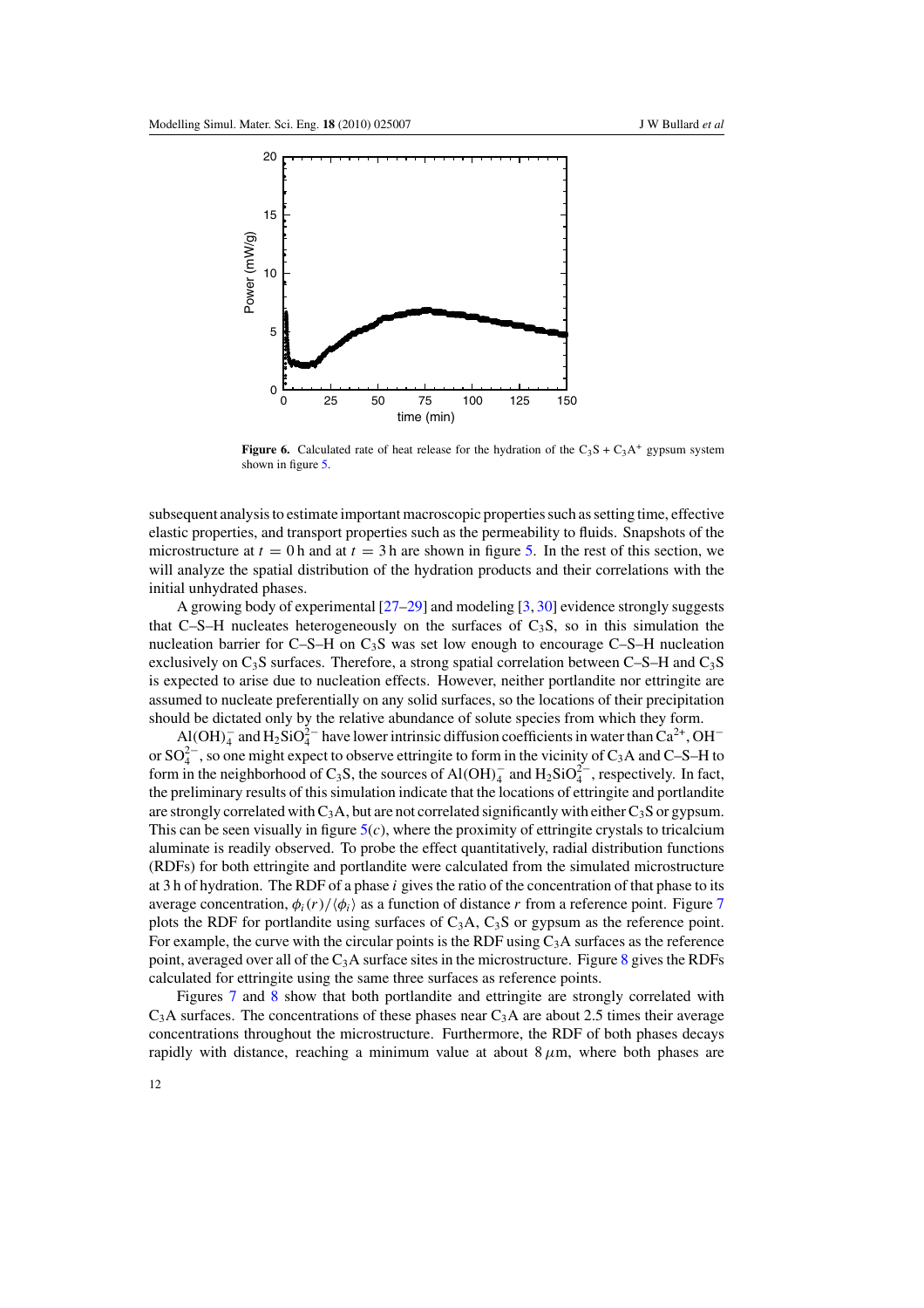<span id="page-12-0"></span>

Figure 7. Calculated RDFs for portlandite using C<sub>3</sub>A, C<sub>3</sub>S or gyspum surfaces as the reference point, for the microstructure shown in figure  $5(b)$  $5(b)$ . The standard deviation of the sample mean at each distance is less than 0.07, about the size of each point.



Figure 8. Calculated RDFs for ettringite using C<sub>3</sub>A, C<sub>3</sub>S or gyspum surfaces as the reference point, for the microstructure shown in figure [5\(](#page-9-0)*b*). The standard deviation of the sample mean at each distance is less than 0.07, about the size of each point.

relatively depleted compared with their average concentrations. The location of the minimum at 8 $\mu$ m corresponds closely to the average spacing of C<sub>3</sub>A domains in the microstructure, as shown by plotting the autocorrelation function for  $C_3A$  (figure [9\)](#page-13-0). The first minimum of the autocorrelation function is the average spacing of  $C_3A$  domains [\[31\]](#page-15-0). Therefore, the increase in the RDF at distances greater than  $8 \mu m$  is likely due to the approach of another C<sub>3</sub>A surface.

In contrast to their strong correlation with  $C_3A$  surfaces, neither portlandite nor ettringite are strongly correlated with  $C_3S$  or gypsum surfaces; the RDF departs only slightly from unity at any distance from these surfaces. The fact that ettringite is not strongly correlated with gypsum indicates that  $SO_4^{2-}$  ions are sufficiently mobile that their diffusion does not limit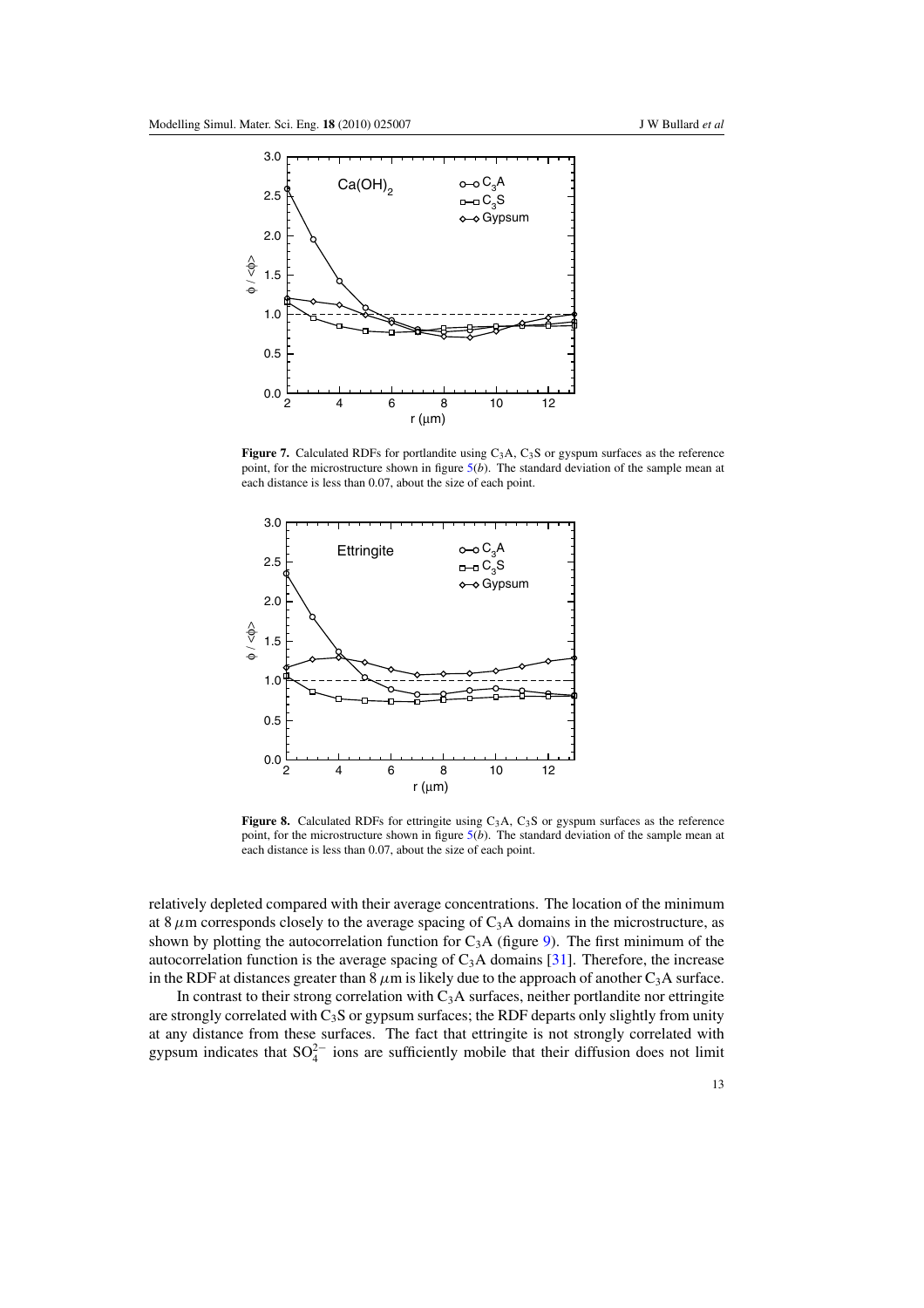<span id="page-13-0"></span>

**Figure 9.** Calculated autocorrelation function for C3A for the microstructure in figure [5\(](#page-9-0)*b*). The inset shows a magnified view of the first minimum in the autocorrelation curve, which is interpreted as the average spacing of  $C_3A$  domains.

the formation of ettringite. Portlandite, which is a product of the hydration both of  $C_3S$  and of  $C_3A$ , is not strongly correlated with  $C_3S$  because silicate ions are not required to form it. In addition, volume exclusion due to the presence of  $C-S-H$  near the  $C_3S$  surfaces seems to prevent portlandite from forming as abundantly near  $C_3S$  as it does near  $C_3A$ .

These kinds of spatial correlations among phases are now being investigated experimentally using scanning electron microscopy coupled with energy dispersive spectroscopy (EDS) to test the predictions made by HydratiCA [\[32\]](#page-15-0). A strong coupling of experiment and simulation will help determine what, if any, general statements can be made about the reaction network topology and spatial correlations in microstructures as complex as those found in hydrating cement pastes.

# **4. Summary**

A lattice-based cellular automaton model has been described for simulating 3D microstructure development under multiple coupled nonlinear reactions and diffusive mass transport. The algorithms applied at each lattice site require information only from the site itself and its neighboring lattice sites. The localized nature of the calculations enables the model to be parallelized to run on multiple processors. For the model system size investigated here, the simulation speed scales well up to 100 processes, but the scaling behavior diverges significantly from linear for higher process numbers. Likewise, the computational efficiency decreases nearly linearly up to 448 processes, where inter-process communications reach 65% of the total process time.

HydratiCA is a general model that should be applicable to a diverse range of reactive systems, including porous geochemical environments and biochemical phenomena inside living cells. Here we have focused on systems relevant to hydrating cementitious materials, providing several points of verification and validation of the implementation on aqueous suspensions of portlandite and ettringite. The model accurately captures the effects of temperature and pH on the kinetics and equilibria of the dissociation of minerals such as portlandite in water. In at least one instance, the simulations give significantly better agreement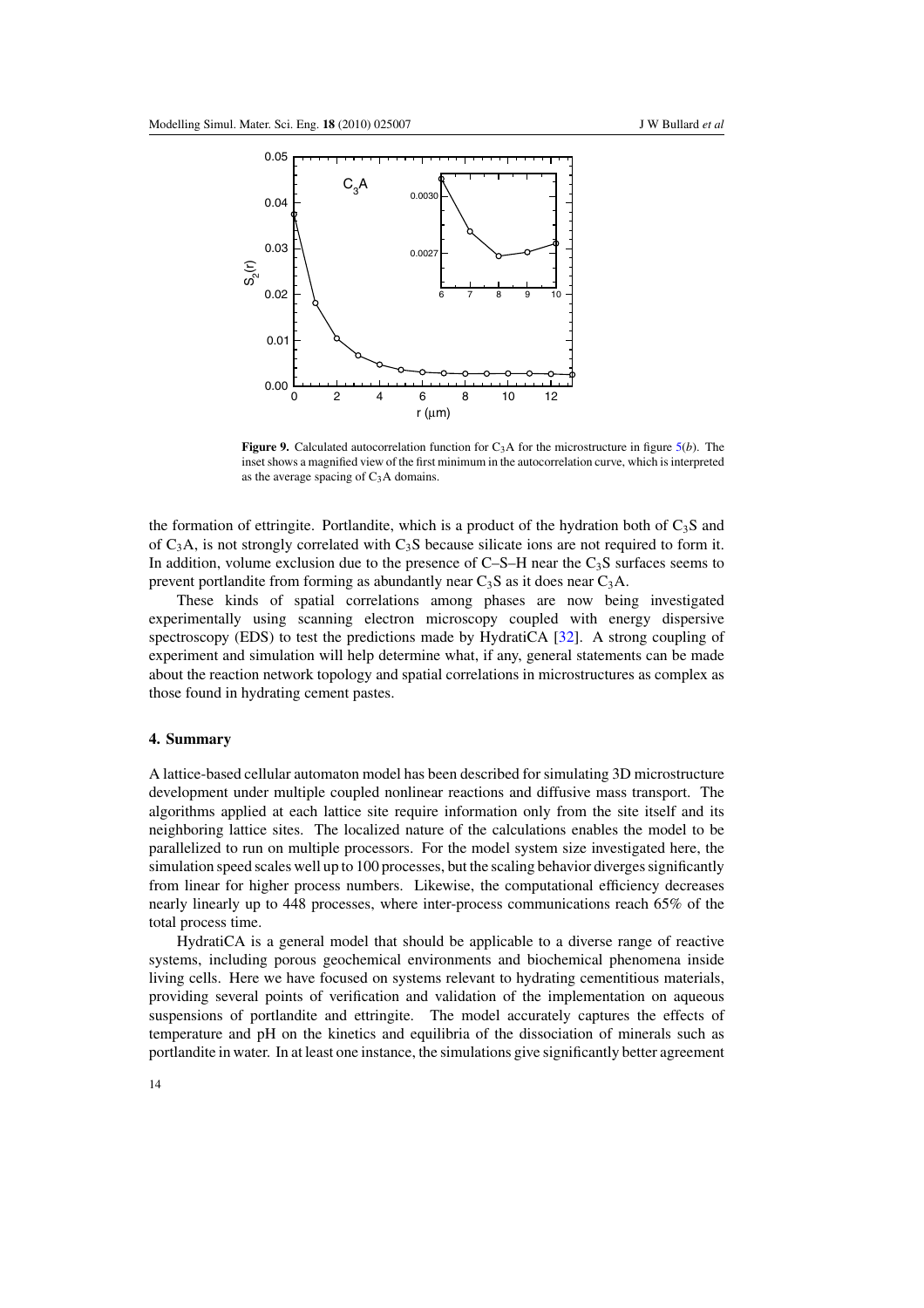<span id="page-14-0"></span>with experimental measurements than the PHREEQC software package using the LLNL and WATEQ4 databases. More chemically complex minerals such as ettringite, with exceedingly small solubility products, are simulated with an accuracy that is comparable to the range of measured or calculated solubilities that have been previously reported.

The coupling of realistic chemical kinetics and thermodynamics to 3D microstructure enables HydratiCA to directly incorporate the effects of particle size distribution, particle shape and surface area into its calculations. In addition, the model can be used to investigate the emergence of spatial correlations between growing and dissolving phases in complex 3D microstructures such as those found in hydrating cement pastes. Preliminary results for an idealized Portland cement paste were shown in this paper, but more systematic experimental and computational investigations are currently underway.

Minerals such as portlandite, gypsum and ettringite tend to have extremely anisotropic growth rates in cement paste, leading to crystal morphologies that are tabular or acicular with aspect ratios approaching 100. The current implementation of HydratiCA does not account for growth anisotropy in any way, but it could do so by making the growth probability a function of the unit normal vector to the interface at each lattice site where growth occurs. The form of this function could be taken from polar plots of the so-called growth mobility function which is used in the geometric theory of crystal growth [\[33\]](#page-15-0).

### **Acknowledgments**

This work was supported by the Virtual Cement and Concrete Testing Laboratory Consortium and by the Partnership for High-Performance Concrete Technology program (HYPERCON) at the National Institute of Standards and Technology. Large-scale parallel computations were made possible by a grant from NASA/NAS. The author is indebted to Barbara Lothenbach for insightful comments about thermodynamic calculations of solubility and to Ken Snyder, Ed Garboczi and Jeff Thomas for thoughtful critiques of the manuscript.

#### **References**

- [1] Bullard J W 2007 Approximate rate constants for nonideal diffusion and their application in a stochastic model *J. Phys. Chem.* A **111** [2084–92](http://dx.doi.org/10.1021/jp0658391)
- [2] Bullard J W 2007 A three-dimensional microstructural model of reactions and transport in aqueous mineral systems *Modelling Simul. Mater. Sci. Eng.* **15** [711–38](http://dx.doi.org/10.1088/0965-0393/15/7/002)
- [3] Bullard J W 2008 A determination of hydration mechanisms for tricalcium silicate using a kinetic cellular automaton model *J. Am. Ceram. Soc.* **91** [2088–97](http://dx.doi.org/10.1111/j.1551-2916.2008.02419.x)
- [4] Bentz D P 1997 Three-dimensional computer simulation of cement hydration and microstructure development *J. Am. Ceram. Soc.* **80** 3–21
- [5] Bishnoi S and Scrivener K L 2009 *µ*ic: a new platform for modelling the hydration of cements *Cem. Concr. Res.* **39** 266–74
- [6] Karapiperis T and Blankleider B 1994 Cellular automaton model of reaction-transport processes *Physica* D **78** [30–64](http://dx.doi.org/10.1016/0167-2789(94)00093-X)
- [7] Langmuir D 1997 *Aqueous Environmental Geochemistry* (London: Prentice-Hall)
- [8] TaylorHFW 1997 *Cement Chemistry* 2nd edn (London: Thomas Telford)
- [9] Parkhurst D L 1995 User's guide to PHREEQC—a computer program for speciation reaction-path, advectivetransport, and geochemical calculations *Water-Resources Investigations Report* 95-4227 US Geological Survey
- [10] Mills R and Lobo V M M 1989 *Self-Diffusion in Electrolyte Solutions* (Amsterdam: Elsevier)
- [11] Hummel W, Berner U, Curti E, Pearson F J and Thoenen T 2002 *Nagra/PSI Chemical Thermodynamic Data Base 01/01* (Parkland, FL: Universal Publishers)
- [12] Lothenbach B and Winnefeld F 2006 Thermodynamic modelling of the hydration of Portland cement *Cem. Concr. Res.* **36** [209–26](http://dx.doi.org/10.1016/j.cemconres.2005.03.001)